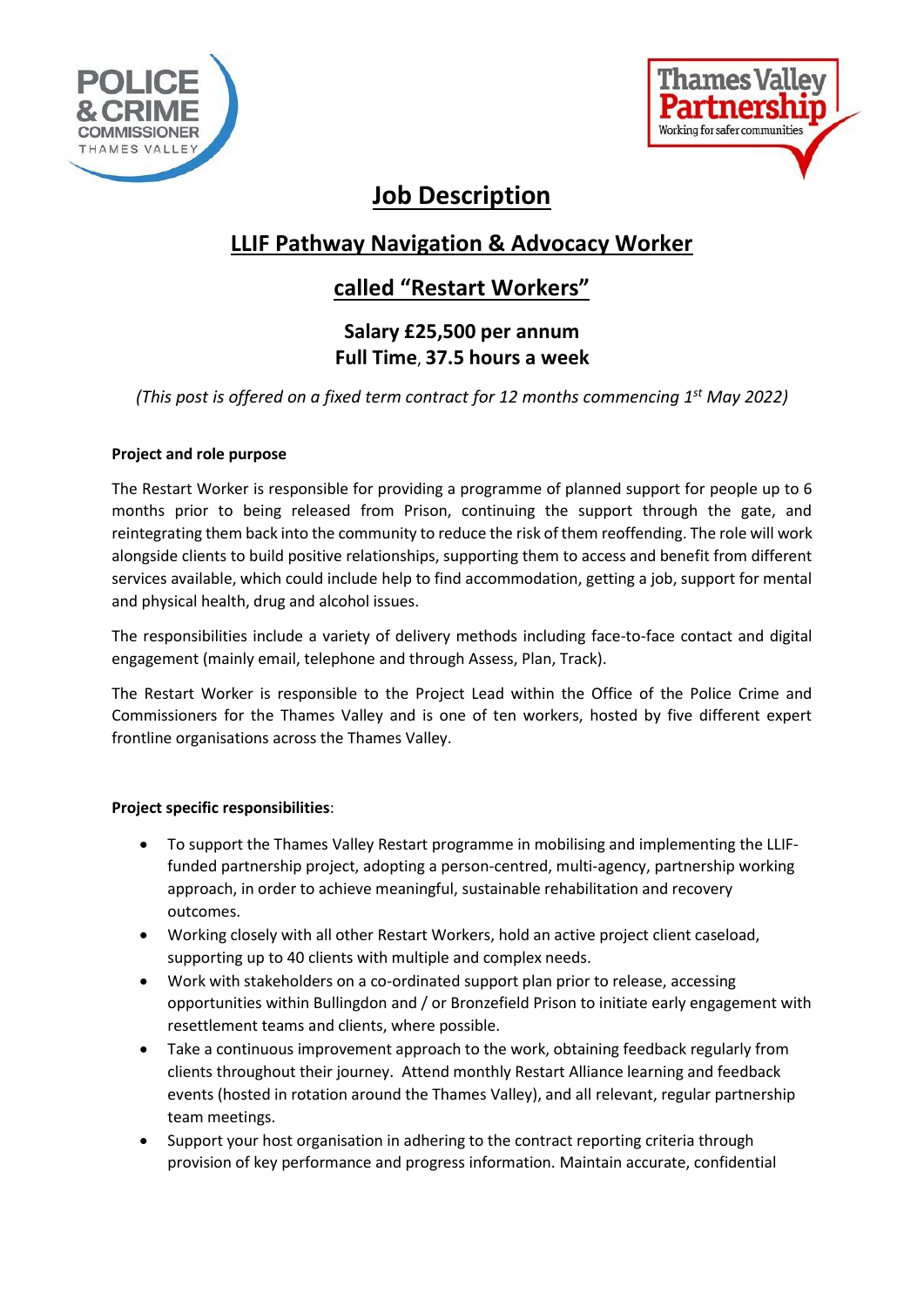records of client activity, writing reports and letters, utilising electronic records on Assess Plan Track and Outcome Star.

- Be on rota for Saturdays  $(1/3^{rd}$  capacity needed but will be kept under review)
- Support warm handover if client wants to change who supports them (individuals or organisations) and support if they have a change in geography whether self-initiated or externally influenced. (e.g. a move from prison to an AP in one county and then a move to settle in another.
- Work with partners and the Restart project team to identify, escalate, problem solve, unlock and share information about barriers to successful outcomes for clients.
- Actively engage with Assess Plan Track, utilising your own account (professional view) and supporting clients to utilise their own personal information and access.

#### **Client-focused responsibilities:**

- Work with clients in a holistic way ensuring that their needs are met, including areas such as safeguarding, housing, employment support, physical and mental health including referrals to appropriate services and joint working arrangements.
- Support access to peer mentoring to aid effective rehabilitation and integration back into the community.
- Offer dedicated support to tackle their barriers and help sustain their progression. Help to identify and set achievable and realistic plans along with steps needed to be successful. Help to co-ordinate and sequence appropriate interventions needed to be successful.
- Engage with clients to ensure that they are enabled to manage their feelings, ensure their own safety and that of others and support them to overcome barriers, whether real or perceived.
- Where necessary, arrange safe transportation from prison gate to the community.
- Where necessary, facilitate access to appropriate drop-ins, group support, workshops/programmes/courses to enable clients to move forward with their lives.
- Deliver a service which is sensitive to the different needs of minority groups, and which does not discriminate on grounds of age, class, religion, or offending background.
- Be alert and responsive to behaviour, new information and other changes, which could indicate a change in risk of serious harm; and respond appropriately to de-escalate tension and manage risk.
- Act as an advocate for clients, providing out of hours support where required.

#### **Partnership / Alliance responsibilities:**

- Build, promote and maintain productive and trusted relationships and effective communication with clients, colleagues, families and carers, Courts, Police, Probation, housing and community partners to ensure that a professional and consistent service is provided.
- Ensure that support offered complements and adds value to the client and other existing interventions, whether centrally funded (Commissioner Rehabilitative Services) or grantfunded.
- Represent the project partnership professionally by engaging positively and proactively with partner agencies, and champion the project and its vision.
- Liaise with referral org and meet with client to introduce self and variety of support offerings (those from your host org and others)